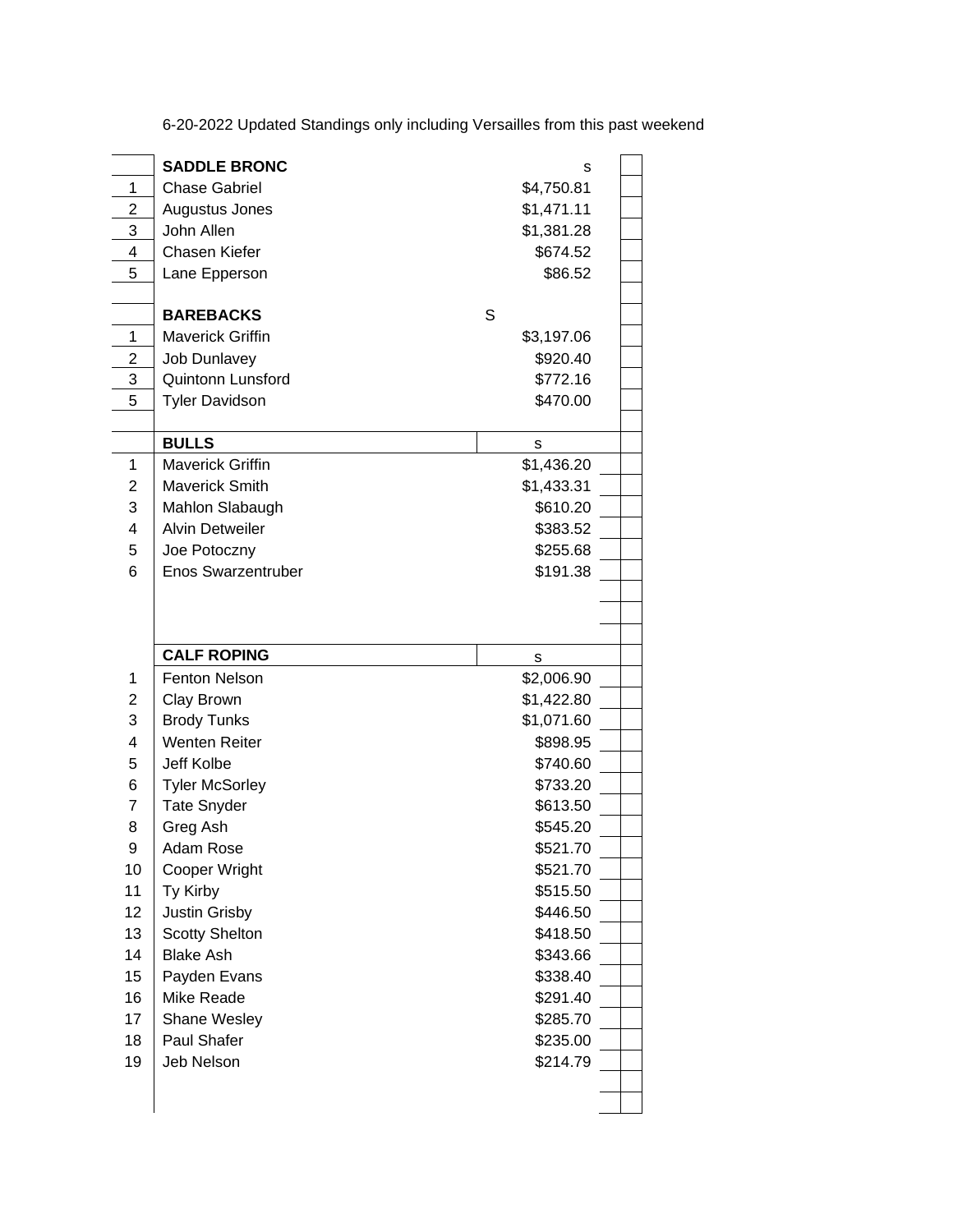|                | <b>OVER 40 CALF ROPING</b>             | s                    |  |
|----------------|----------------------------------------|----------------------|--|
| $\mathbf 1$    | Shane Wesley                           | \$1,902.17           |  |
| 2              | <b>Scotty Shelton</b>                  | \$1,345.00           |  |
| 3              | Jeff Kolbe                             | \$1,282.10           |  |
| 4              | <b>Tim Kraus</b>                       | \$952.30             |  |
| 5              | Clay Brown                             | \$941.51             |  |
| 6              | Gene Crouse                            | \$676.05             |  |
| $\overline{7}$ | <b>Jeff Loeb</b>                       | \$523.77             |  |
| 8              | Gregg Ash                              | \$253.80             |  |
| 9              | Mike Reade                             | \$150.40             |  |
| 10             | Zach Lenon                             | \$94.00              |  |
|                |                                        |                      |  |
|                | <b>Steer Wrestling</b>                 | $\mathbf S$          |  |
| 1              | Fenton Nelson                          | \$2,436.86           |  |
| $\overline{c}$ | Jeb Nelson                             | \$1,332.64           |  |
| 3              | Mason Couch                            | \$1,003.45           |  |
| 4              | <b>Tyler Mann</b>                      | \$996.00             |  |
| 5              | <b>Toby Essick</b>                     | \$493.50             |  |
| 6              | Colton Leech                           | \$492.71             |  |
| $\overline{7}$ | <b>Carson Ball</b>                     | \$470.00             |  |
| $\overline{7}$ | William Collier*                       | \$454.90             |  |
| 8              | Dawson Fenix                           | \$423.00             |  |
| 9              | Jace Rutledge                          | \$282.00             |  |
|                |                                        |                      |  |
|                |                                        |                      |  |
|                | <b>BARRELS</b>                         |                      |  |
|                |                                        | s                    |  |
| 1              | Lyndsay North                          | \$4,474.33           |  |
| $\overline{2}$ | Carly Parker*                          | \$3,082.23           |  |
| 3              | Lindsay Leverington                    | \$1,703.68           |  |
| $\overline{4}$ | Jessi Schweer*                         | \$1,519.81           |  |
| 5              | Anessa Ash                             | \$1,439.96           |  |
| 6              | Sami O'Day                             | \$994.05             |  |
| 7              | Jennifer Garn                          | \$938.14             |  |
| 8              | Sheyenne Anderson                      | \$695.64             |  |
| 9              | Jesse Alsup                            | \$622.08             |  |
| 10             | Lacinda Rose                           | \$611.00             |  |
| 11             | Shayne Mallory                         | \$458.25             |  |
| 14             | Taya Sonderegger                       | \$451.86             |  |
| 15             | Anna Brisbane                          | \$423.00             |  |
| 16             | Jennifer Todd                          | \$401.40             |  |
| 17             | Jenna Scroggins*                       | \$356.73             |  |
| 18             | Shalonda Miller                        | \$345.77             |  |
| 19             | Marissa Helms                          | \$283.41             |  |
| 20             | Sam Snapp                              | \$232.65             |  |
| 21<br>22       | <b>Bailey Stuva</b><br>Kris Copenhaver | \$213.85<br>\$119.85 |  |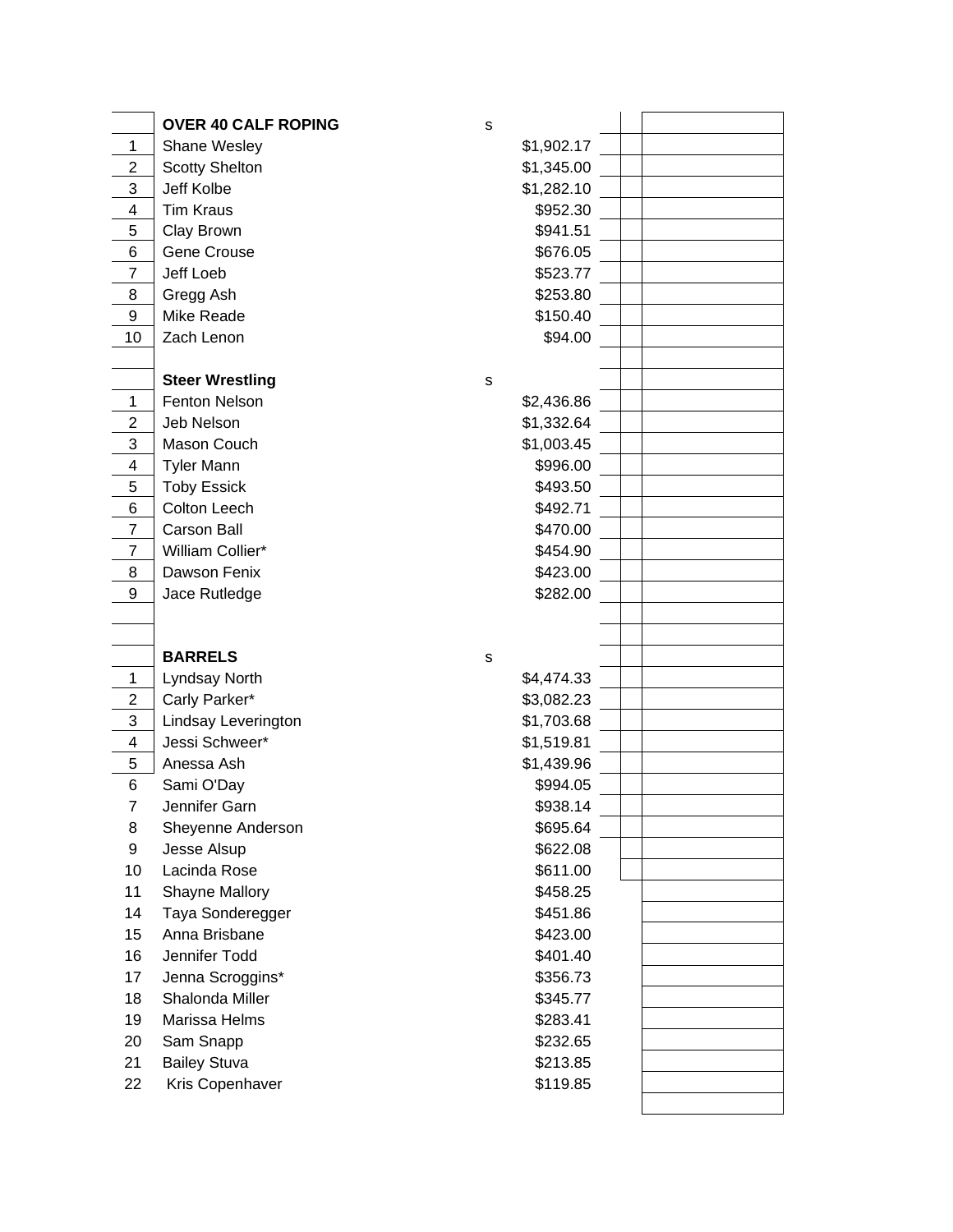|  | <b>HEADERS</b> |  |  |
|--|----------------|--|--|
|  |                |  |  |

|                | <b>HEADERS</b>        | S          |
|----------------|-----------------------|------------|
| 1              | <b>Quenton Sawyer</b> | 2336.52    |
| $\overline{2}$ | <b>Clay Gulick</b>    | 2219.99    |
| 3              | <b>Carson Coffelt</b> | 1889.87    |
| 4              | Logan Allen           | 1664.69    |
| 5              | <b>Brandon Vaske</b>  | 1434.44    |
| 6              | <b>Aaron Sorrell</b>  | 1414.7     |
| 7              | David Kenyon          | 1403.8     |
| 8              | Paul Herbert          | 1124.08    |
| 9              | Cooper Freeman        | 1052.8     |
| 10             | Adam Rose             | 1010.85    |
| 11             | Stacey Kenyon         | 903.75     |
| 12             | Cody Wolford          | 804.88     |
| 13             | Luke Swiney           | 689.04     |
| 14             | <b>Wyatt Miller</b>   | 687.14     |
| 15             | Jay Crain             | 643.9      |
| 16             | Coy Butterworth       | 534.63     |
| 17             | <b>Randy Littrell</b> | 449.4      |
| 18             | Donnie Compton        | 399.5      |
| 19             | Dakota Mayberry       | 384.95     |
| 20             | <b>Riley Mills</b>    | 370.25     |
| 21             | Nathan Coffelt        | 258.5      |
| 22             | David Walker          | 223.72     |
| 23             | Cooper Bruce          | 152.75     |
|                |                       |            |
|                |                       |            |
|                |                       |            |
|                |                       |            |
|                |                       |            |
|                | <b>HEELERS</b>        | S          |
| 1              | <b>Carson Stroup</b>  | \$2,336.52 |
| $\overline{2}$ | Ben Irby              | \$2,219.99 |
| 3              | Clay Clayman          | \$2,144.89 |
| 4              | Kit Gillihan          | \$1,705.09 |
| 5              | Zane Coffelt          | \$1,664.69 |
| 6              | <b>Bryan Reiter</b>   | \$1,403.80 |
| 7              | Cooper Freeman        | \$1,234.57 |
| 8              | Wyatt Kanon           | \$1,052.80 |
| 9              | Jimmy Allen           | \$947.54   |
| 10             | David Kenyon          | \$903.75   |
| 11             | <b>Nathan Sorrell</b> | \$865.69   |
| 12             | Jason Thompson        | \$829.55   |
| 13             | Donnie McNeece        | \$772.68   |
| 14             | Jake Laughlin         | \$687.14   |
|                |                       |            |

| 2336.52    |  |  |
|------------|--|--|
| 2219.99    |  |  |
| 1889.87    |  |  |
| 1664.69    |  |  |
| 1434.44    |  |  |
| 1414.7     |  |  |
| 1403.8     |  |  |
| 1124.08    |  |  |
| 1052.8     |  |  |
| 1010.85    |  |  |
| 903.75     |  |  |
| 804.88     |  |  |
|            |  |  |
| 689.04     |  |  |
| 687.14     |  |  |
| 643.9      |  |  |
| 534.63     |  |  |
| 449.4      |  |  |
| 399.5      |  |  |
| 384.95     |  |  |
| 370.25     |  |  |
| 258.5      |  |  |
| 223.72     |  |  |
| 152.75     |  |  |
|            |  |  |
|            |  |  |
|            |  |  |
|            |  |  |
|            |  |  |
| s          |  |  |
| \$2,336.52 |  |  |
| \$2,219.99 |  |  |
| \$2,144.89 |  |  |
| \$1,705.09 |  |  |
| \$1,664.69 |  |  |
| \$1,403.80 |  |  |
| \$1,234.57 |  |  |
| \$1,052.80 |  |  |
| \$947.54   |  |  |
| \$903.75   |  |  |
| \$865.69   |  |  |
|            |  |  |
| \$829.55   |  |  |
| \$772.68   |  |  |
| \$687.14   |  |  |

s